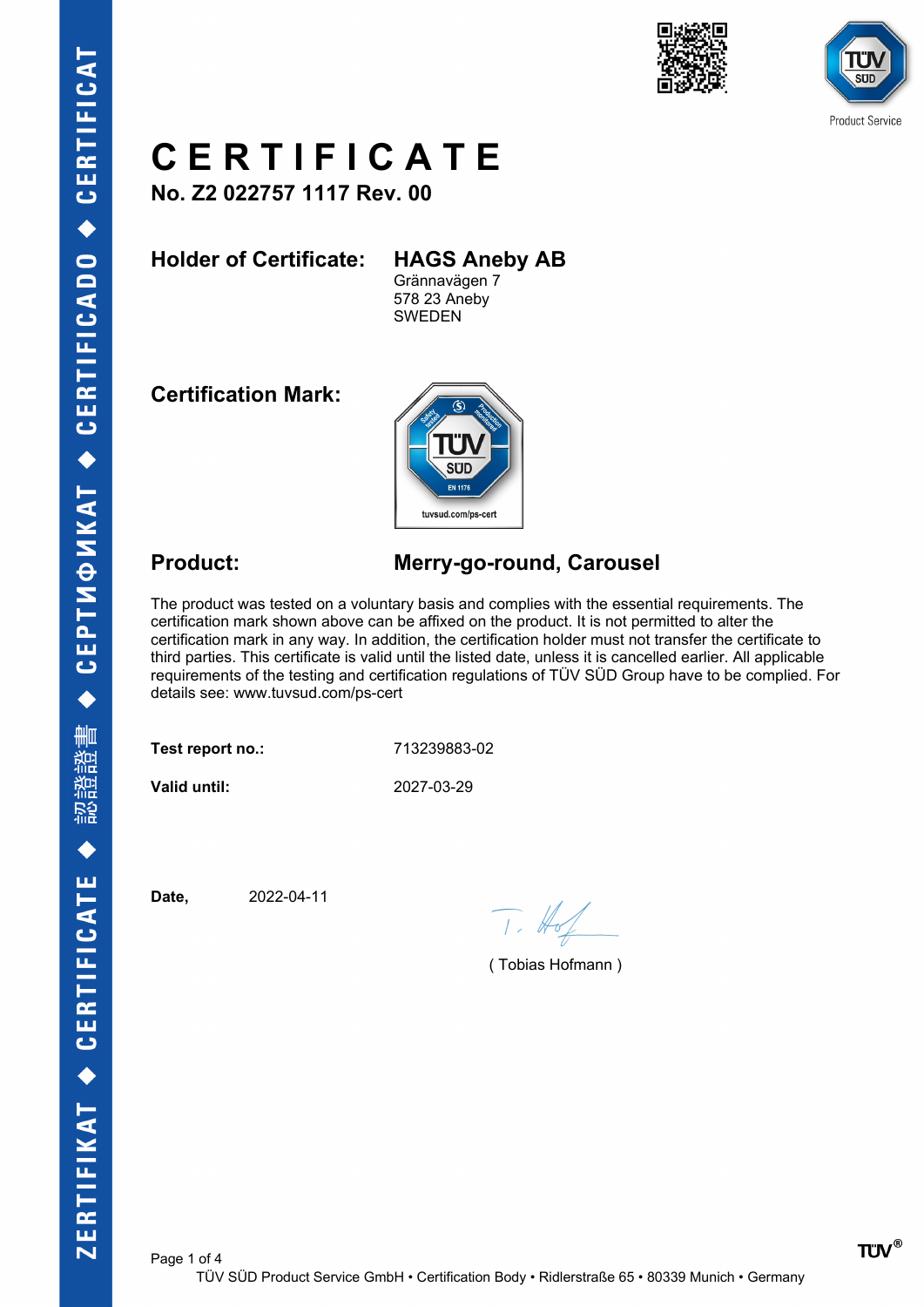

**No. Z2 022757 1117 Rev. 00**

**Model(s): Orbit, Mirage Revolution, Roty, Merry, Spinmee, Momentum, Orbiter, Dynamo, Quartett, Tulip, Titan, Mini Titan, Duel, Tornado, Pedal, Bronco, Rota-Roka, Pirouette, Whizzer, Zingo Bubble Spinner, SpinR², Spiral**

#### **Parameters:**

| <b>Carousel Type</b> | <b>Name</b>                                                                                      |
|----------------------|--------------------------------------------------------------------------------------------------|
| A                    | Orbit, Mirage Revolution                                                                         |
| в                    | Roty, Merry, Spinmee, Momentum, Orbiter,<br>Dynamo, Quartett, Tulip, SpinR <sup>2</sup> , Spiral |
| С                    | Titan, Mini Titan, Duel, Tornado                                                                 |
| D                    | Pedal                                                                                            |
| F1                   | <b>Bronco</b>                                                                                    |
| F <sub>2</sub>       | Rota-Roka                                                                                        |
| Ø < 500 mm           | Pirouette, Whizzer, Zingo Bubble Spinner                                                         |

| Orbit, Merry, Roty, Pedal, Piourette, Whizzer |                                                          |
|-----------------------------------------------|----------------------------------------------------------|
| Material:                                     | Stainless steel and/or steel                             |
| Seat:                                         | Plywood or rotomoulded polyethylene                      |
| Platform:                                     | Plywood or steel, powder lacquered and/or galvanized     |
| Handgrip:                                     | Galvanized and/or powder lacquered                       |
| Anchoring:                                    | Sunken concrete base                                     |
|                                               | Sunken steel base/frame                                  |
|                                               | Concrete foundation on site                              |
|                                               | Anchoring on concrete (expansion bolt)                   |
| Pirouette:                                    | Rotating posts made of tubular steel, pre-galvanized and |
|                                               | powder-coated, mounted on a ball-bearing mechanism       |

#### **Bronco**

Steel material: galvanized and powder lacquered or hot galvanized. Materials: Frame of tubular steel: 25, 102 and 140 mm. Steel coil or torsion element. Seat material: Foam/polyethen. For spring support the Equipment is installed with a pole.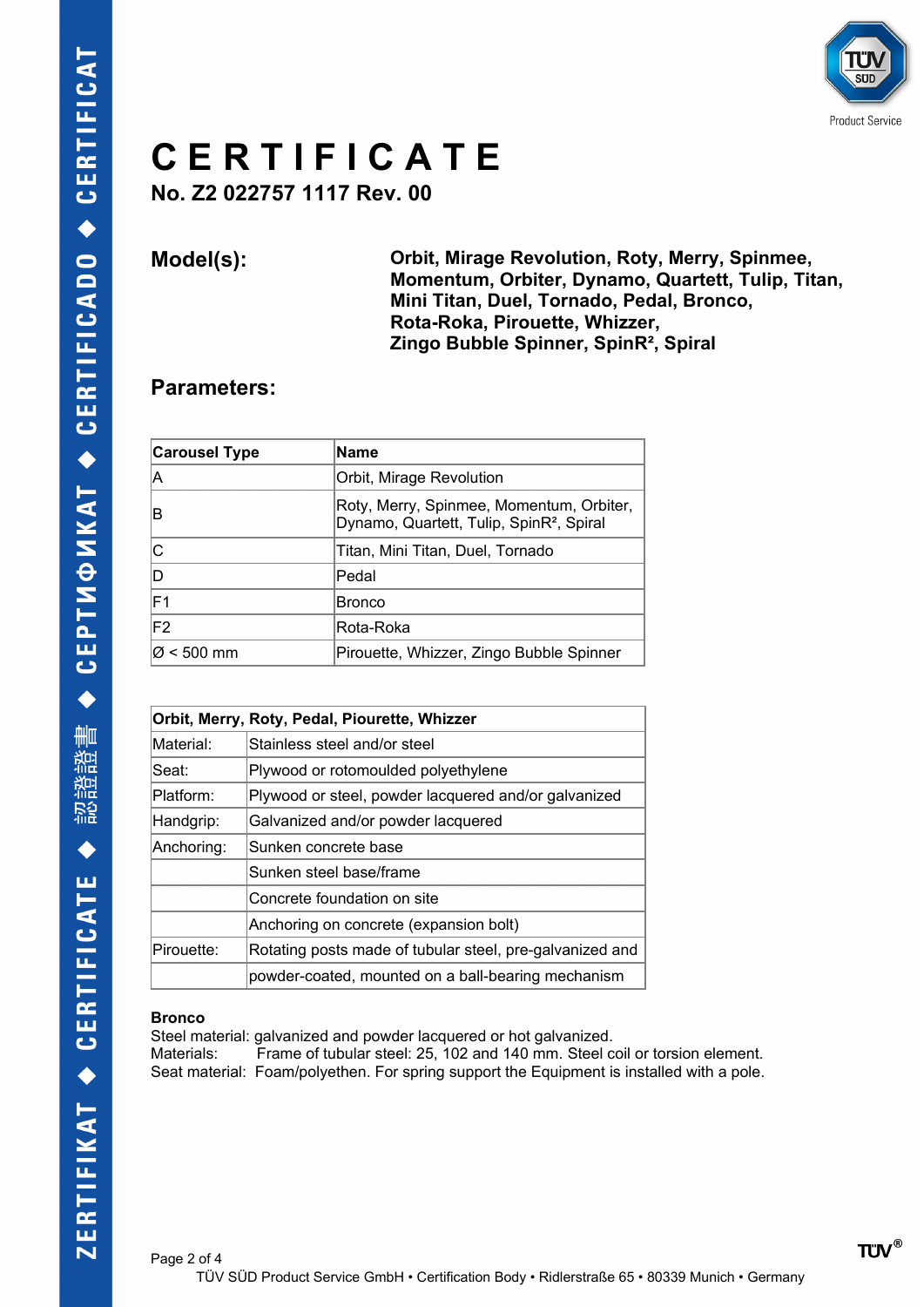**No. Z2 022757 1117 Rev. 00**

#### **Spinmee**

The roundabout is nearly flush mounted with the surrounding ground. The Ø of the roundabout is 2.06 m. Rotation part: The top plate is made of textured Aluminium 3 mm. A tube frame Ø42.4 x 3 mm has the function as seats (recycled PE panels on top) and a handrail. The basic frame is made of square and L profiles. Rotating platform is supported on a central 40 mm shaft, with bearings, together with four, 100 mm polyurethane casters, equally spacer at the perimeter. Bottom part: Frame with fully welded outside ring to control the gap between the rotating and fixed parts <8 mm. Mounted on 4 concrete pads with adjustable feet.

#### **Mirage Revolution**

Made of a central pole with the bearing and top frame with three beams Ø88.9 x 4 mm. Three plastic seats with height backs are mounted with steel profiles on the beams. Roundabout Ø1.6 m, ground clearance 406 mm, Seat Height 605 mm.

#### **Momentum**

Made of central shaft supporting bearings. Platform, inclined by 5 degrees, from 18 mm textured Ekogrip, supported on steel frame. Central steel pole with hand grip positions above the platform. Roundabout Ø1.2 m, ground Clearance 420 - 590 mm.

#### **Orbiter, Dynamo, Quartett**

Made of central shaft supporting bearings. Platform from 5 mm textured Aluminium, supported on steel frame. Steel tube frame above the platform with hand grip positions. Roundabout Ø1.5 m, ground clearance 60 - 110 mm.

#### **Tulip**

Made of central shaft supporting bearings. Platform from 2 mm textured steel, supported on steel frame. Steel tube frame above the platform with hand grip positions. Roundabout Ø1.2 m, ground Clearance 60 - 110 mm.

#### **Duel**

Made of a support pole 168.3 x 10 mm, an inclined turning with a top frame made of a bended Top beam and a bended support beam Ø88.9 x 5 mm. The following seats could be used with 8 mm chain suspensions. Pendulum seat, 'T' bar hanger. Top beam height: 3.31 m, Rotation Radius: 1.84 m.

#### **Titan**

Made of a support pole Ø168 mm, 3 x 10 mm, an inclined turning top with 5 cantilever arms Ø114.3 x 5 mm. The following seats could be used with 8 mm chain suspensions. Mirage seat, Pendulum seat, Rope ladder, 'T' bar hanger, ERGO seat. Top beam underside height: Max. height 2.97 m, Min. 2.34 m; Rotation Radius: 1.93 m.